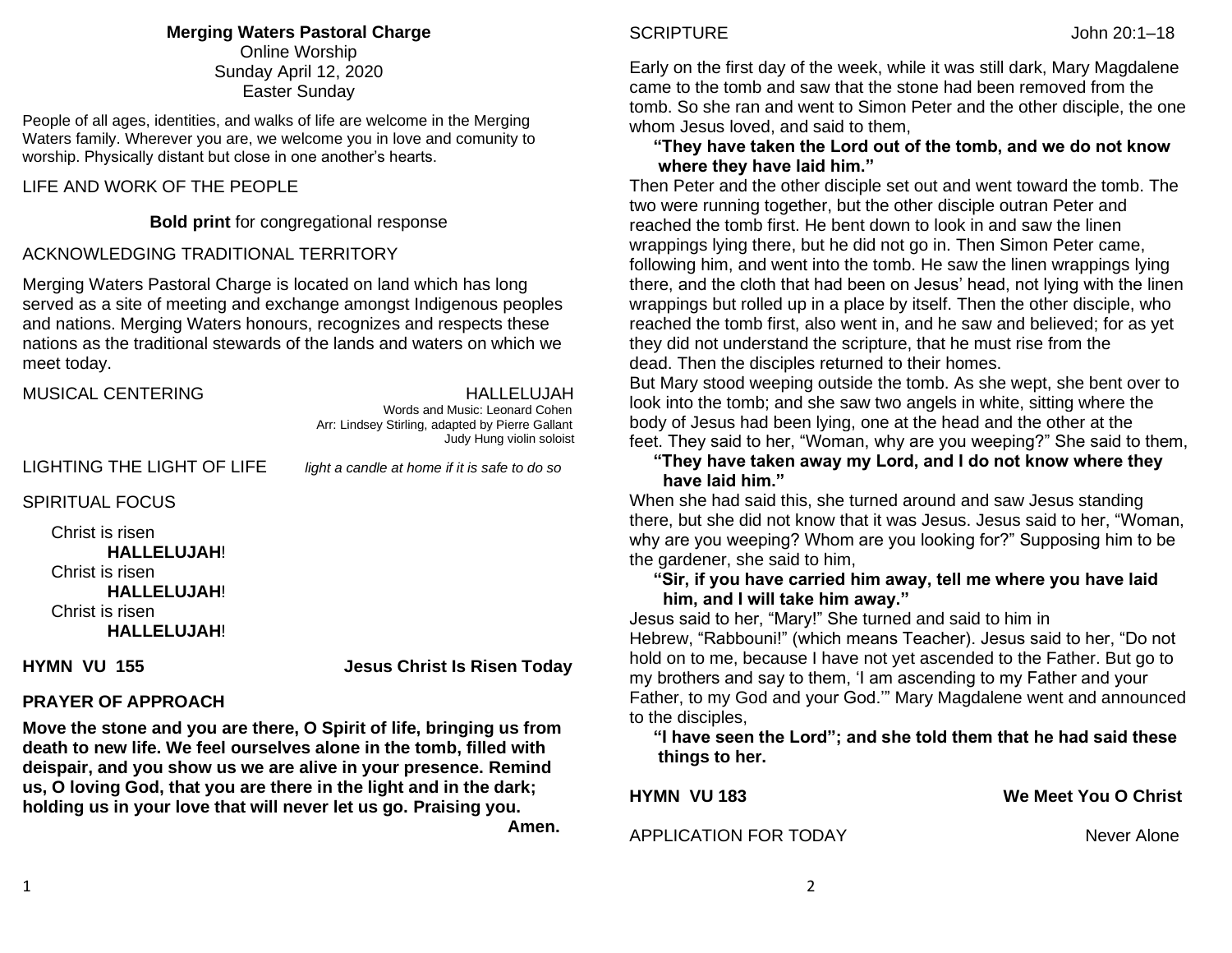### **SUNG RESPONSE Bless the Lord**

 Words and Music: Stephen Schwartz (from 'Godspell' musical) Cyndi Charlemagne soloist

# OFFERING *We offer our prayer, reflections, and resources*

*If you are not on pre-authorised [remittance \(PAR\)](http://mergingwaters.ca/mt-content/uploads/2020/03/form_par-authorization.pdf) and want to continue to support Merging Waters please click these links, or those provided on the site to give to: [Union Church](https://www.canadahelps.org/en/charities/union-church-ste-anne-de-bellevue/) or [Beaurepaire United](https://www.canadahelps.org/en/charities/beaurepaire-united-church/) through [CanadaHelps.org](http://www.canadahelps.org/)* 

MUSICAL OFFERING **Blue Green Hills of Earth - African Alleluia** Words and Music: Kim Oler - Words and Music: Jay Althouse Denise Pelley soloist

# **PRAYER OF DEDICATION**

**May these gifts provide for your work to be done. May they bring hope to those in fear and peace to those in despair. Revealing love through the work they support. Amen.**

**PRAYERS OF JOY AND CONCERN**

# **THE JESUS PRAYER FOR TODAY**

### **O, Source of Life**

**Connectedness beyond simple perception, We hold our experience of you as sacred. May we choose to live the good you call for In our lives as well as our imaginings. Nourish our bodies and spirits inspiring us To share the abundance we have. Challenge us to show understanding and love for others As we need to be understood and loved. Help us overcome our shortcomings To be our best selves As you have, do, and will always know we can Forever and ever. May we all make it so. Amen**

**HYMN VU 359 He Came Singing Love** 

COMMISSIONING & BENEDICTION

### MUSICAL SENDING **Let There Be Peace On Earth - United We Stand**

 Words and Music: Sy Miller and Jill Jackson - Words and Music: Tony Hiller and Peter Simons Jane Weber, Heather Lewis, and Bryson Davis soloists

### **Thank you for joining us in worship**



| UPCOMING SERVICES at 10:30 a.m. |                                                                |
|---------------------------------|----------------------------------------------------------------|
| April 10th.                     | Good Friday                                                    |
| April 12th.                     | <b>Easter Sunday</b>                                           |
| April 19th.                     | <b>Second Sunday of Easter</b>                                 |
| April 26th.                     | <b>Third Sunday of Easter</b>                                  |
|                                 | Worship at Merging Waters: www.mergingwaters.ca/Worship-online |

**Maundy Thursday Zoom Prayers and Potluck** 6:30 pm April 9<sup>th</sup>. We will pray, share the story of the upper room, and end the prayer service in prayer – then all who feel called to do so, and bring their supper to the gathering, we can visit over food. Zoom link:

[https://us04web.zoom.us/j/287591441?pwd=S3ZEbDc3OFFSM0djU0Zje](https://us04web.zoom.us/j/287591441?pwd=S3ZEbDc3OFFSM0djU0ZjeUkwbFF6Zz09) [UkwbFF6Zz09](https://us04web.zoom.us/j/287591441?pwd=S3ZEbDc3OFFSM0djU0ZjeUkwbFF6Zz09)

Meeting ID: 287 591 441 Password: 215736 Dial in: 438-809-7799

Attributions: New Revised Standard Version Bible, copyright © 1989 the Division of Christian Education of the National Council of the Churches of Christ in the United States of America. Used by permission. All rights reserved.

Spiritual Focus from *Eggs and Ashes* by Ruth Burgess and Chris Polhill pp. 82-83.

Prayer of Approach and Jesus Prayer For Today by Rev. Ryan Fea, © 2020. Used with permission. All rights reserved. Hymn Reprint & Podcasting Licences: One Licence # A-730039 & CCLI Licence # 11249529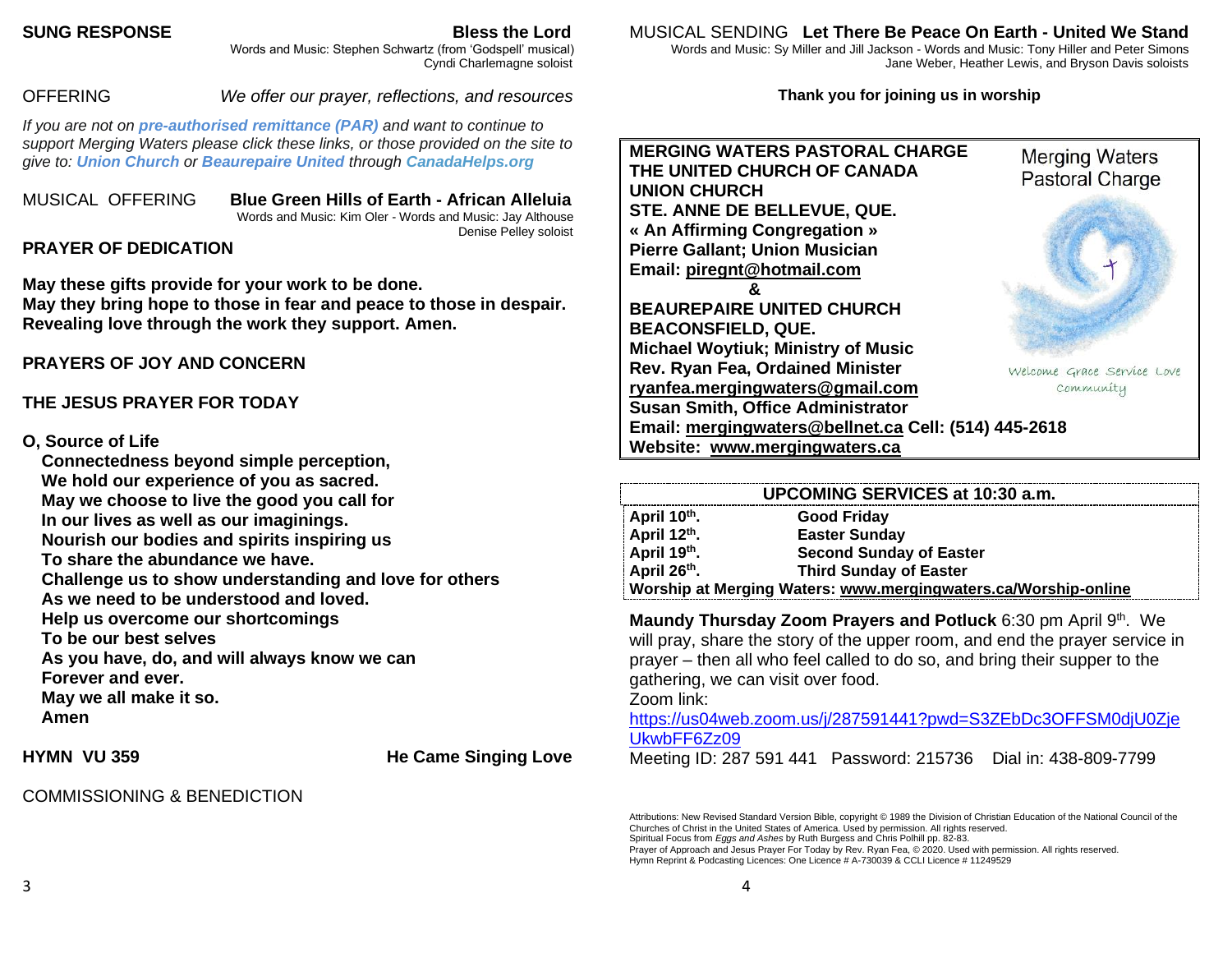### **HYMN LYRICS**

### **Voices United 155 Jesus Christ Is Risen Today**

**Voices United 183 We Meet You, O Christ**

Jesus Christ is risen today, hallelujah! Our triumphant holy day, hallelujah! Who did once, upon the cross, hallelujah! Suffer to redeem our loss. Hallelujah!

Hymns of praise then let us sing, hallelujah! Unto Christ, our heavenly King, hallelujah! Who endured the cross and grave, hallelujah! Sinners to redeem and save. Hallelujah!

But the pains which he endured, hallelujah! Our salvation have procured; hallelujah! Now above the sky he's King, hallelujah! Where the angels ever sing. Hallelujah!

Sing we to our God above, hallelujah! Praise eternal as God's love; hallelujah! Praise our God, ye heavenly host, hallelujah! Praise the Son and Holy Ghost. Hallelujah!

We meet you, O Christ, in many a guise; your image we see in simple and wise. You live in a palace, exist in a shack. We see you, the gardener, a tree on your back.

In millions alive, away and abroad; involved in our life you live down the road. Imprisoned in systems you long to be free. We see you, O Jesus, still bearing your tree.

We hear you, O Christ, in agony cry. For freedom you march, in riots you die. Your face in the papers we read and we see. The tree must be planted by human decree.

You choose to be made at one with the earth; the dark of the grave prepares for your birth. Your death is your rising, creative your word: the tree springs to life and our hope is restored.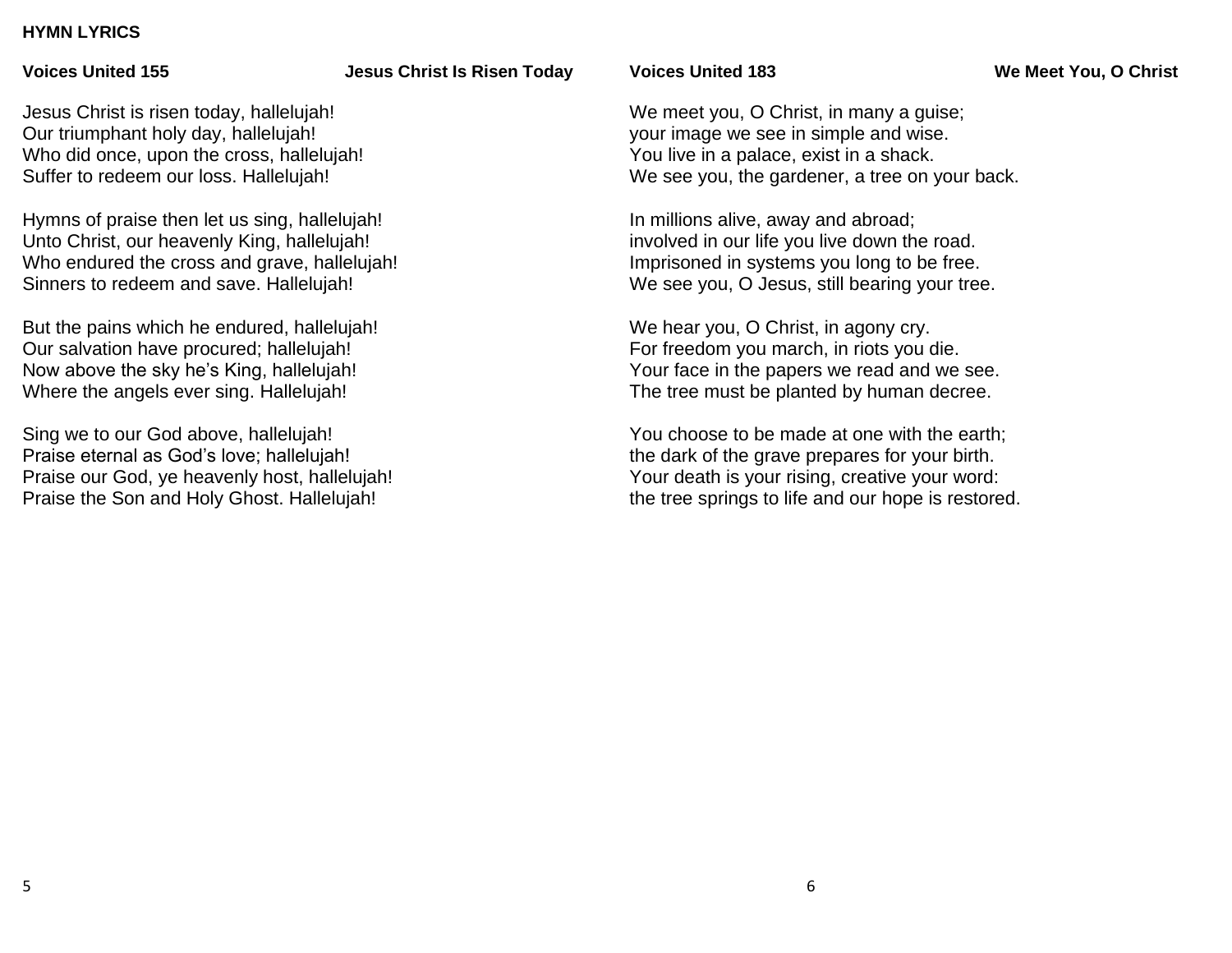### **Voices United 359 He Came Singing Love**

He came singing love and he lived singing love; He died singing love.

He arose in silence.

 For the love to go on we must make it our song; you and I be the singers.

He came singing faith and he lived singing faith; He died singing faith.

He arose in silence.

 For the faith to go on we must make it our song; you and I be the singers.

He came singing hope and he lived singing hope; He died singing hope.

He arose in silence.

 For the hope to go on we must make it our song; you and I be the singers.

He came singing peace and he lived singing peace; He died singing peace.

He arose in silence.

 For the peace to go on we must make it our song; you and I be the singers.

# **Sing Along to Let There Be Peace On Earth**

Let there be peace on earth and let it begin with me; let there be peace on earth, the peace that was meant to be. The Earth is our mother, her citizens all are we; let us walk with each other in peace and harmony.

Let peace begin with me, Let this be the moment now, With ev'ry step I take let this be my solemn vow; to take each moment and live each moment in peace and harmony. Let there be peace on earth and let it begin with me.

# **ANNOUNCEMENTS**

**Merging Waters supports the community and makes a difference in the lives of others. We need your support to keep our mission going:** If you would like to get on Pre-Authorised Remittance [download](http://mergingwaters.ca/mt-content/uploads/2020/03/form_par-authorization.pdf)  [the PAR Form,](http://mergingwaters.ca/mt-content/uploads/2020/03/form_par-authorization.pdf) print and send it in with a void cheque to either church address – you can also send a cheque or post-dated cheques:

Union Church 24 Maple Sainte-Anne-de-Bellevue QC, H9X 2E6

Beaurepaire United 25 Avenue Fieldfare Beaconsfield, QC H9W 4W4

Mail is picked-up regularly. If you are already on PAR and would like to increase your monthly offering to support the ongoing mission and work of the church, please email [par@united-church.ca](mailto:par@united-church.ca), providing them your name and congregation and how much you would like to increase your monthly amount.

### **An uplifting Easter message from the Moderator of the United Church of Canada the Right Rev. Richard Bott.:**

[https://www.youtube.com/watch?v=gQe5mYfTasg&feature=youtu.be&mc](https://www.youtube.com/watch?v=gQe5mYfTasg&feature=youtu.be&mc_cid=14ecc38240&mc_eid=9455c8855f) [\\_cid=14ecc38240&mc\\_eid=9455c8855f](https://www.youtube.com/watch?v=gQe5mYfTasg&feature=youtu.be&mc_cid=14ecc38240&mc_eid=9455c8855f) 

(such a wonderful reminder of why we worship).

Richard Bott will be offering Easter service online: Join us on Easter Sunday for a special livestream Holy Communion service with **Moderator Right Reverand Richard Bott at 3:00 p.m. EDT, 12:00 p.m**. PDT, and 4:30 p.m. in Newfoundland. Bruce Harding and other musicians will be leading us in worship through music, and the Rev. Michael Blair will offer a reflection on scripture.

You are encouraged to participate while you view, using your own communion elements. Everyone is invited to bring some kind of bread (cracker, cookie, muffin, tortilla, bannok, etc.) and some water, wine, or juice, to share in communion.

This Easter livestream worship service will be broadcast on (I am not sure these links will work, until they do or don't) :  $\mathsf{Zoom}$  $\mathsf{Zoom}$  $\mathsf{Zoom}$  (maximum capacity 500 people) and The United Church of Canada's [YouTube channel](https://united-church.us3.list-manage.com/track/click?u=ff2087d5fde243a770ed893a8&id=7e23be4051&e=9455c8855f)